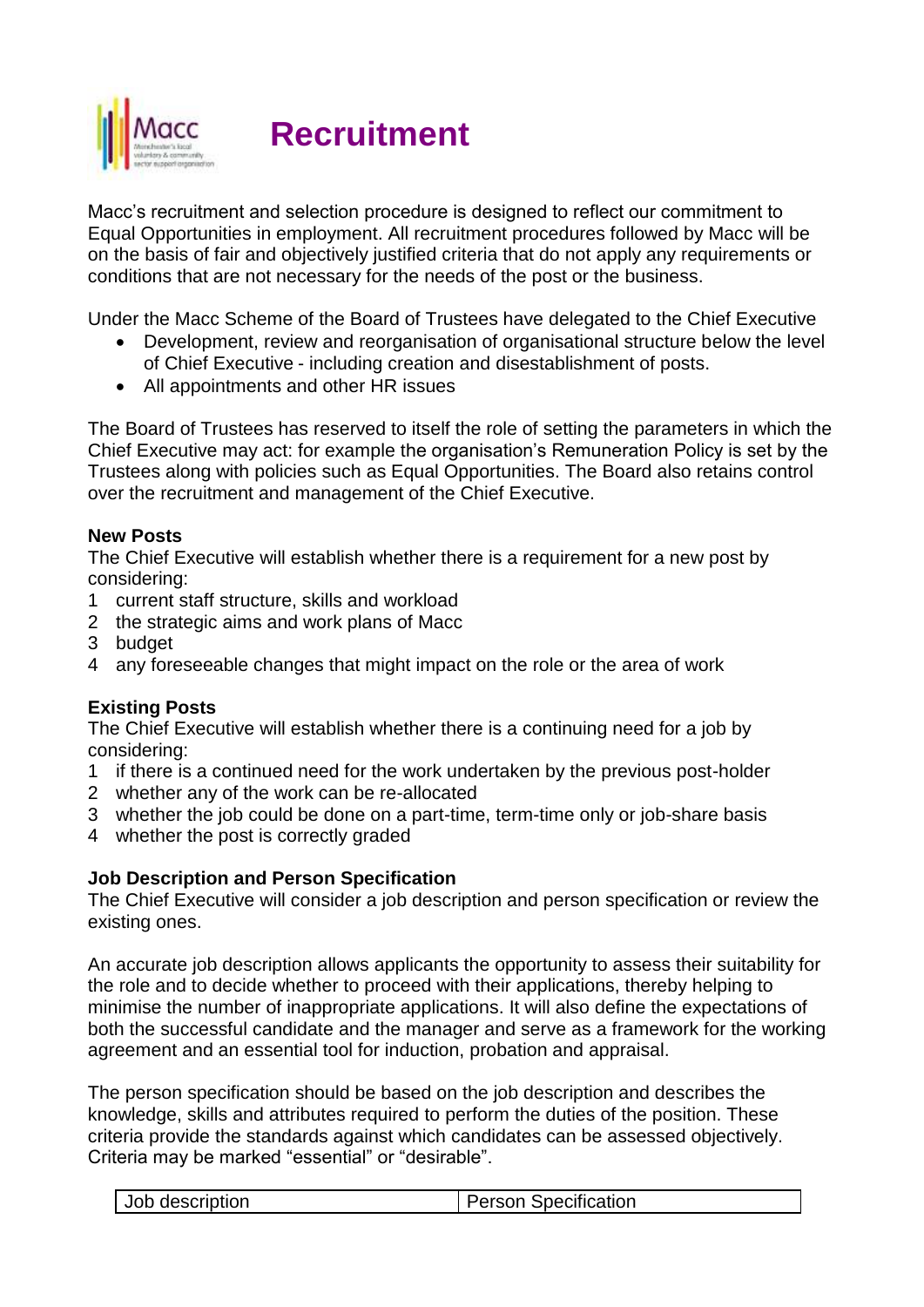| <b>Job title Salary range Duration of</b> | <b>Skills &amp; aptitude Knowledge</b> |
|-------------------------------------------|----------------------------------------|
| contract Line management Main             | <b>Experience Commitment to Equal</b>  |
| purpose of the post Tasks Team            | <b>Opportunities</b>                   |
| working                                   |                                        |

# **Approval to Recruit**

At this stage, formal approval to proceed with recruitment must be recorded in a memorandum from the Chief Executive.

#### **Interview Panel**

The Chief Executive (or Chair of the Board of Trustees in the case of recruitment of a new Chief Executive) will convene an interview panel to undertake the shortlisting, interview and decision making processes. Membership of the panel should typically include representation of:

- 1 Macc Board of Trustees
- 2 Macc staff (a member of the Management Team)

3 At least one voluntary or statutory sector partner agency with an interest in the particular area of work

The Panel will decide dates for shortlisting and interview.

The number of members should always be an odd number as this makes the decision making process clearer. The usual interview panel is 3 voting members. A member of the Macc Management Team will be identified as a standby should one of the panel members become unavailable at any point during the process: this is to ensure that there is always a minimum of 3 voting members. If a panel of 3 voting members cannot be convened on the day of the interviews, the interviews must be cancelled and rearranged.

# **Advertising**

All posts will be advertised both internally and externally in appropriate media. Steps will be taken to ensure that knowledge of vacancies reaches underrepresented groups internally and externally. All posts must as a minimum be advertised in the following places:

- 1 Macc & Manchester Community central websites
- 2 Macc information bulletins
- 3 Manchester Community Central weekly email bulletin
- 4 Macc Twitter feeds

All vacancy advertisements must include the following information:

- 1 Job title
- 2 Salary range
- 3 Period of contract
- 4 Description of the post
- 5 Closing date for applications
- 6 Post, telephone & email contact details
- 7 Statement that "Macc is committed to equal opportunities."
- 8 Details of any exemptions under employment legislation.
- 9 [www.macc.org.uk](http://www.macc.org.uk/) / [www.manchestercommunitycentral.org](http://www.manchestercommunitycentral.org/)

# **Application Pack**

The application pack must contain:

1 Cover letter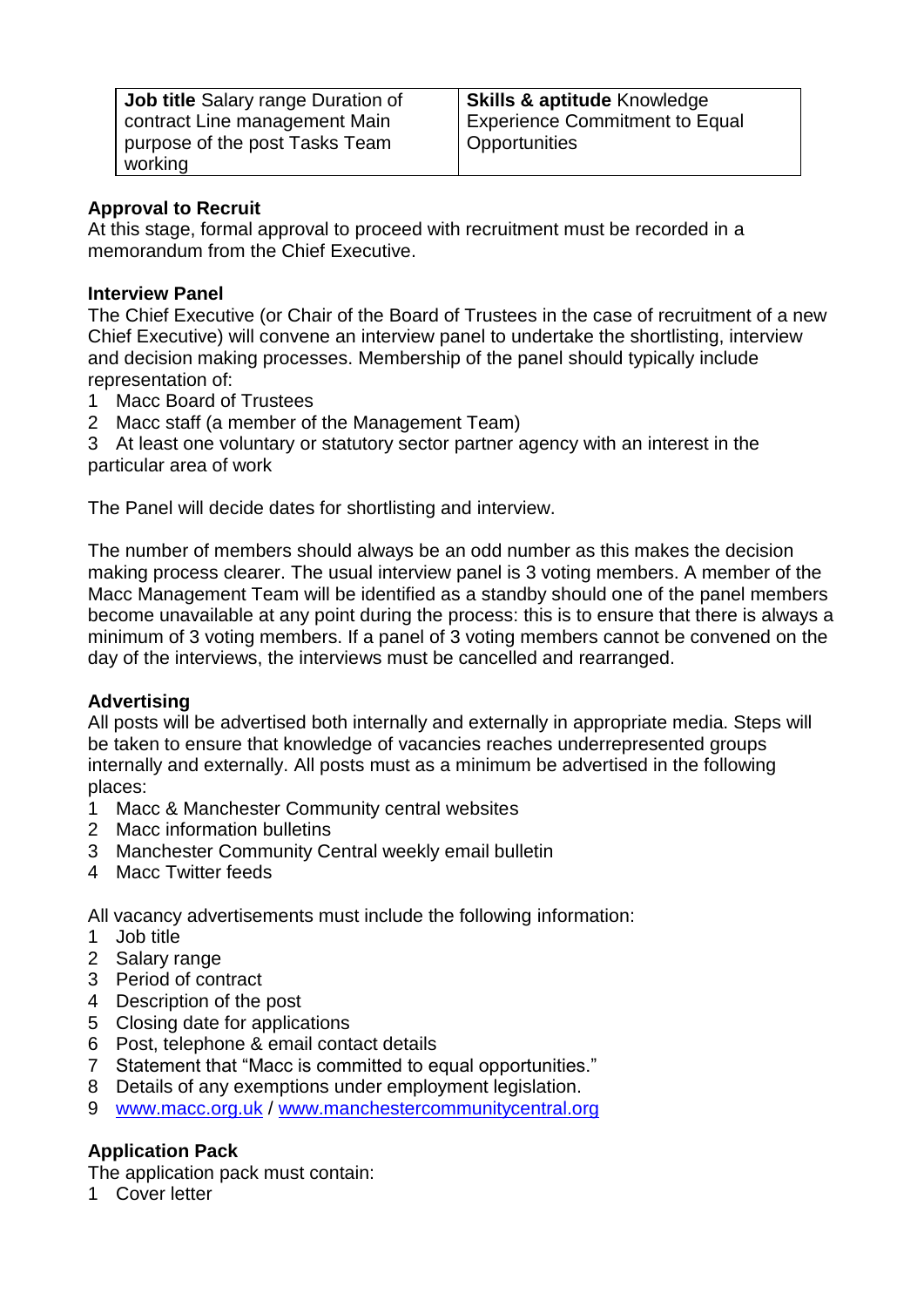- 2 Job description
- 3 Person specification
- 4 Application form
- 5 Equal Opportunities monitoring form
- 6 Any other relevant publications
- 7 Website details

The cover letter must include:

- 1 Closing date for applications
- 2 Date(s) of interviews
- 3 Period of contract

4 Statement that "If you do not hear from us within 4 weeks of the closing date, your application has been unsuccessful on this occasion."

5 Statement that "CVs will not be accepted."

# **Application form**

The standard application form should be used in all cases. Only the front page should contain any personal details. The form includes:

- 1 Employment history
- 2 Skills and experience (including education and training)

3 Aptitude - this is a practical question about how the applicant would approach a key aspect of the role and, if relevant, the quality of the applicant's written work.

- 4 Space for details of at least two referees
- 5 Declaration

### **Receipt of Applications**

Application forms will normally be received by a suitable designated member of staff (normally the Communications Worker). As they are received, each will be assigned a candidate number and the front page will then be detached and stored separately. This is to enable the application to be assessed on its own merits so far as possible.

All applications will be acknowledged by e-mail (or post if email is not available) within 2 working days of receipt.

#### **Shortlisting**

Copies of all applications of the Interview Panel will individually mark each Select candidates for interview based on how their application demonstrates the requirements of the Person Specification.

A marking sheet will be supplied for each application. This will be in the form of a tabulated version of the Person Specification. From this we'll use marks to pull out the six highest scoring candidates to invite to interview. Please mark each criterion using a scale:  $0 =$ weak/not demonstrated;  $1 =$  acceptable;  $2 =$  strong.

It is good practice for the Panel to meet to bring together their marks and agree the final shortlist. However, if this is not practical, the members should advise the designated member of staff of the scores they have given to each application.

Any application which successfully addresses each point marked "essential" on the Person Specification should automatically be invited to interview.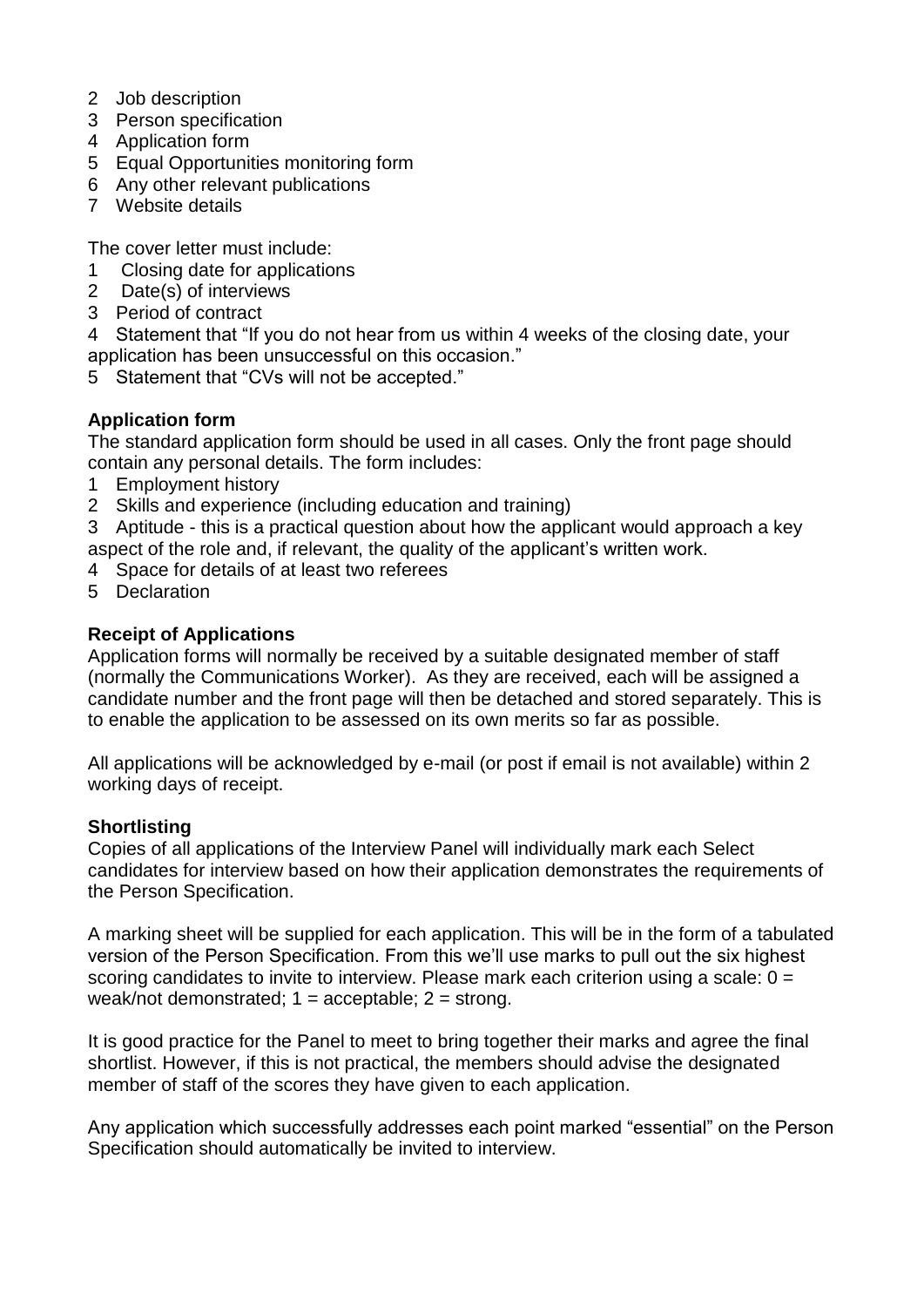However, if the panel can only undertake a limited number of interviews due to time constraints, the top scoring candidates should be offered interviews first.

### **Invitation to interview**

Candidates should be contacted by telephone call and followed up by email (or post if email is not available) with further instructions and invited to attend interview. The candidates should be contacted in descending order according to the scores for their applications.

As a general rule, if a candidate is unable to attend on the agreed date for interview and the Panel is unable to reconvene on an appropriate date, s/he normally forfeits the right to interview. This is why the interview date is included in both the job advert and the cover letter with the application pack.

However, Panel members will need to use their judgement in each case on whether there are Equal Opportunities issues involved which might make this approach unfair. The Panel should consult with the Macc Trustee who is leads on the Equal Opportunities Policy if necessary.

#### **Interviews**

The Panel should appoint a Chair who will lead the interview process, begin with introductions, etc. The Chair will be given a briefing note covering some of the most likely issues to be raised by candidates in their own questions: annual leave entitlements, pensions, etc.

#### **Interviews - Questions**

These should relate to and address all the points on the person specification. All candidates must be asked the same basic questions.

All candidates must be invited to arrive at least 15 minutes prior to the interview and be given a printed copy of the questions in order to prepare.

#### **Interviews - Tests and Presentations**

Macc believes it is good practice to mix the interview process with a test or requirement to undertake a presentation. The task or topic should be based upon one or more elements of the person specification and, in setting it, the Panel should devise a simple marking system. Examples might include:

- 1 Typing test
- 2 IT skills

3 Presentation - e.g. in which the candidate has to introduce the role to a small voluntary or community sector organisation

In all cases, candidates should be advised when invited to interview of the requirements of any test or given the title of the presentation which they are to prepare.

#### **Interviews - the decision**

A tabulated version of the questions will be held by the Chair. After each candidate has been interviewed, the Panel will spend some time considering an appropriate mark for the response to each question. The total of marks is then counted and the successful candidate is the one with the highest score.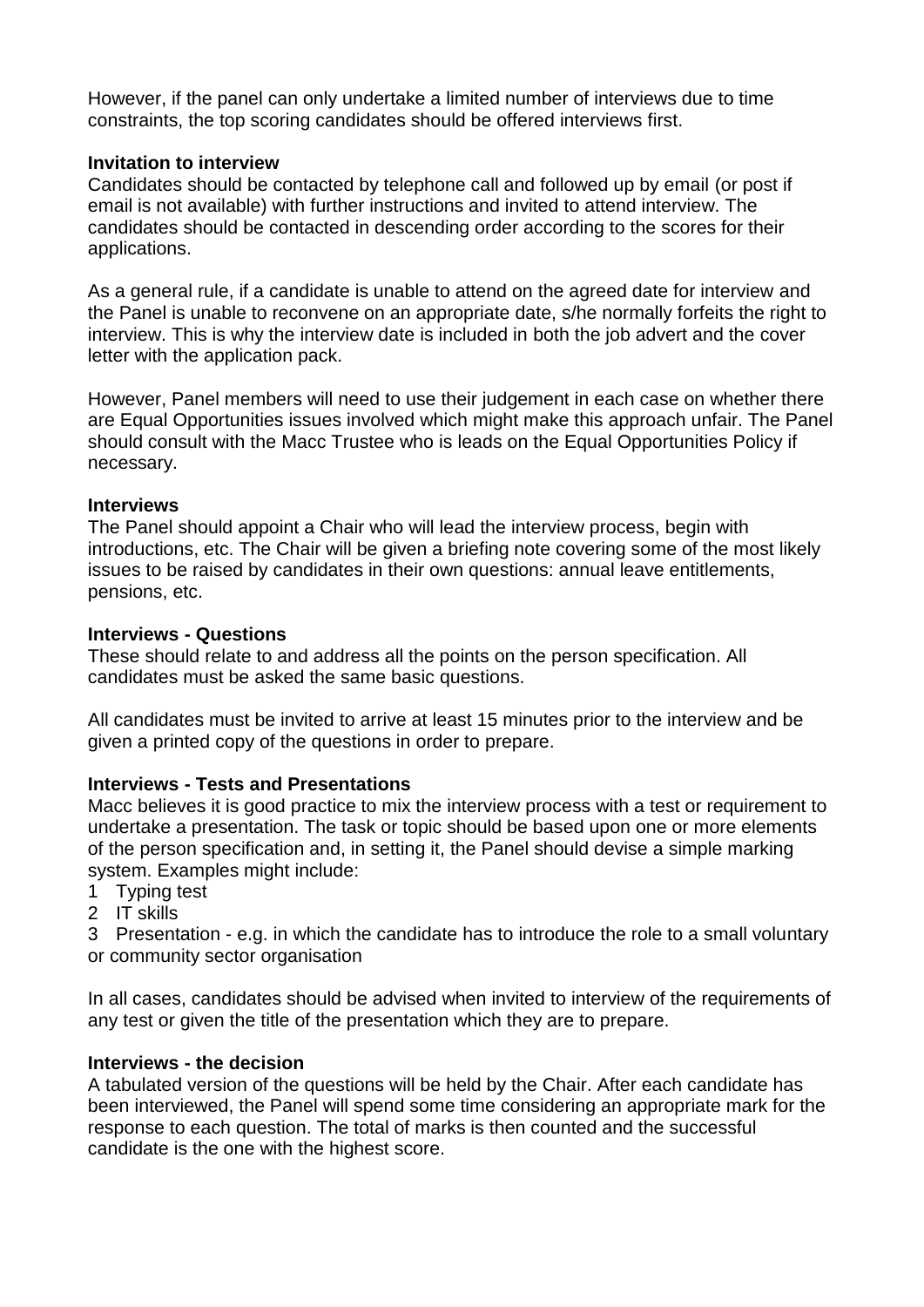In the event that the Panel is unable to agree on marking, the Chair will have the casting vote.

It is also important to bear in mind that **it is better not to appoint at all than to make a bad appointment**, even though time may appear to be pressing. It may be, for example, that the salary levels are not attractive candidates with the right skills and experience. For an organisation like Macc, its most valuable assets are its staff so it is important not to undertake recruitment lightly.

#### **Second interview**

Panels should bear in mind that if they have concerns about the successful candidate, it is important for all involved that these are addressed prior to the formal offer being made. A second interview can be arranged which may be less formal and not include the full panel to have further discussions with the candidate on issues agreed by the panel.

#### **Post interview**

All interviewed candidates should be contacted by telephone and advised of the decision and offer any comments agreed by the panel. Any candidates to be invited to a second interview should be advised of the panel's decision and a date arranged as soon as possible.

All decisions should be confirmed in writing using the standard letters with notes of any comments from the Panel attached.

#### **Successful candidate**

The successful candidate should be sent a formal Offer Letter, offering the post subject to satisfactory references, and where appropriate, DBS checks and any medical or other checks (e.g. the candidate's right to work in United Kingdom). The letter will include a Job Acceptance Form which the candidate will be asked to sign indicating a suggested starting date and giving permission to contact references.

Following receipt of satisfactory references and completion of any checks, the candidate should be sent a formal Letter confirming the completion of the process and the starting date.

A new personnel file should now be opened and all documentation relating to the candidate should be transferred into it.

#### **Storage**

Store information on the recruitment and selection process and unsuccessful applications for at least six months but not more than 1 year.

#### **Monitoring**

After each round of recruitment, the designated member of staff will to prepare a report on the Equal Opportunities monitoring forms. The report will be presented to the Macc Macc Management Team to enable them to consider whether Macc is attracting a cross-section of applicants and whether and changes to the advertising and recruitment strategy is required. An summary of these reports will be compiled and presented to the Board annually.

#### **Positive action**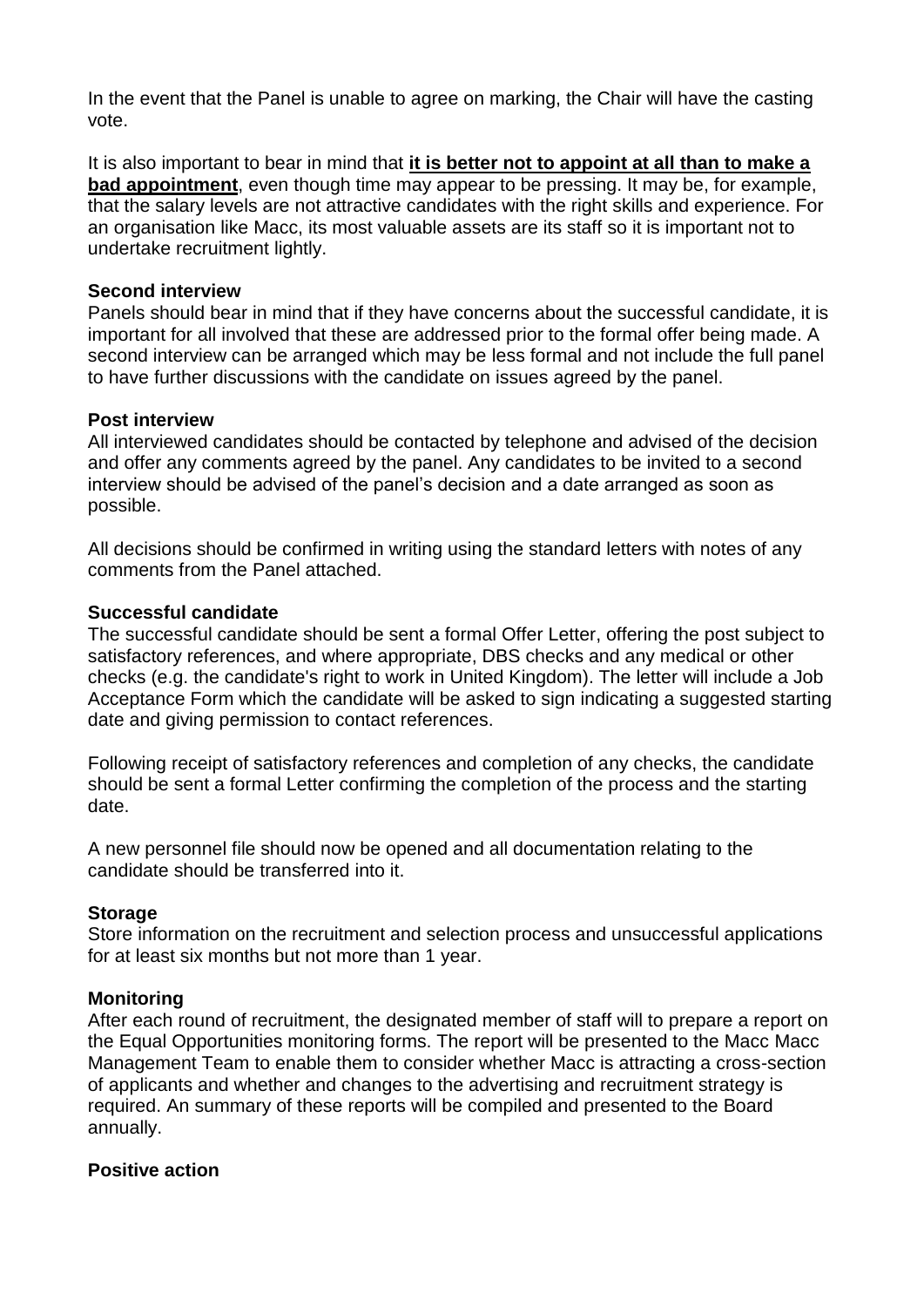Wherever necessary, use will be made of lawful exemptions to recruit suitably qualified people to cater for the special needs of particular groups.

Wherever possible, efforts will be made to identify and remove unnecessary/unjustifiable barriers and provide appropriate facilities and conditions of service to meet the special needs of disadvantaged and/or underrepresented groups.

Where job applicants have a disability the position of the applicant will be reviewed and all possible steps will be taken to ensure that the applicant does not suffer from any disadvantage in the recruitment process. Wherever possible, facilities (e.g. training, time, equipment, etc.) will be provided for such individuals to enable them to compete on genuinely equal terms for jobs and promotion.

However, actual recruitment to all jobs will be strictly on merit.

#### **Support Needs**

At the point at which applications are received, the member of staff administering applications will note any information supplied which might refer to directly or indirectly that the applicant has support needs to enable them to participate in the recruitment process. The member of staff will then take responsibility for checking with applicants what support needs s/he has and how they might best be addressed and ensuring they are implemented during the process.

During the invitation to interview, candidates should be asked explicitly whether there are any support measures which they require to enable them to participate in the process. Where support needs are identified, the candidate must be asked to confirm these in writing. Where the candidate has no support needs, the candidate must be asked to confirm explicitly in writing that this is the case.

The member of staff will not advise panel members of any support needs until the day of the interview at which point s/he is responsible for briefing the panel on appropriate measures to take to enable the candidate to give their best performance. Examples might include extra time for responses to questions, supplying materials in larger print, etc.

Should a candidate disclose a hitherto unknown disability during an interview, the Chair should immediately halt the interview and discuss options for proceeding e.g. reschedule with appropriate support, proceed if the candidate is happy to do so, etc.

#### **Recruitment of the Chief Executive**

The same broad principles and general procedures will apply to recruitment of the Chief Executive. The Chair will appoint a member of the Board to lead on the process and a member of staff (or external agency) to undertake administration.

The Board may choose to add further stages to the interview process reflecting the seniority of the position. This might include

- Separate interviews with the Board / Management Team / Stakeholders
- Formal or informal assessment days

# **Training**

All staff and trustees involved in recruitment will be offered training on best practice in recruitment. This can be delivered in-house and include opportunities to act as an observer on interview panels.